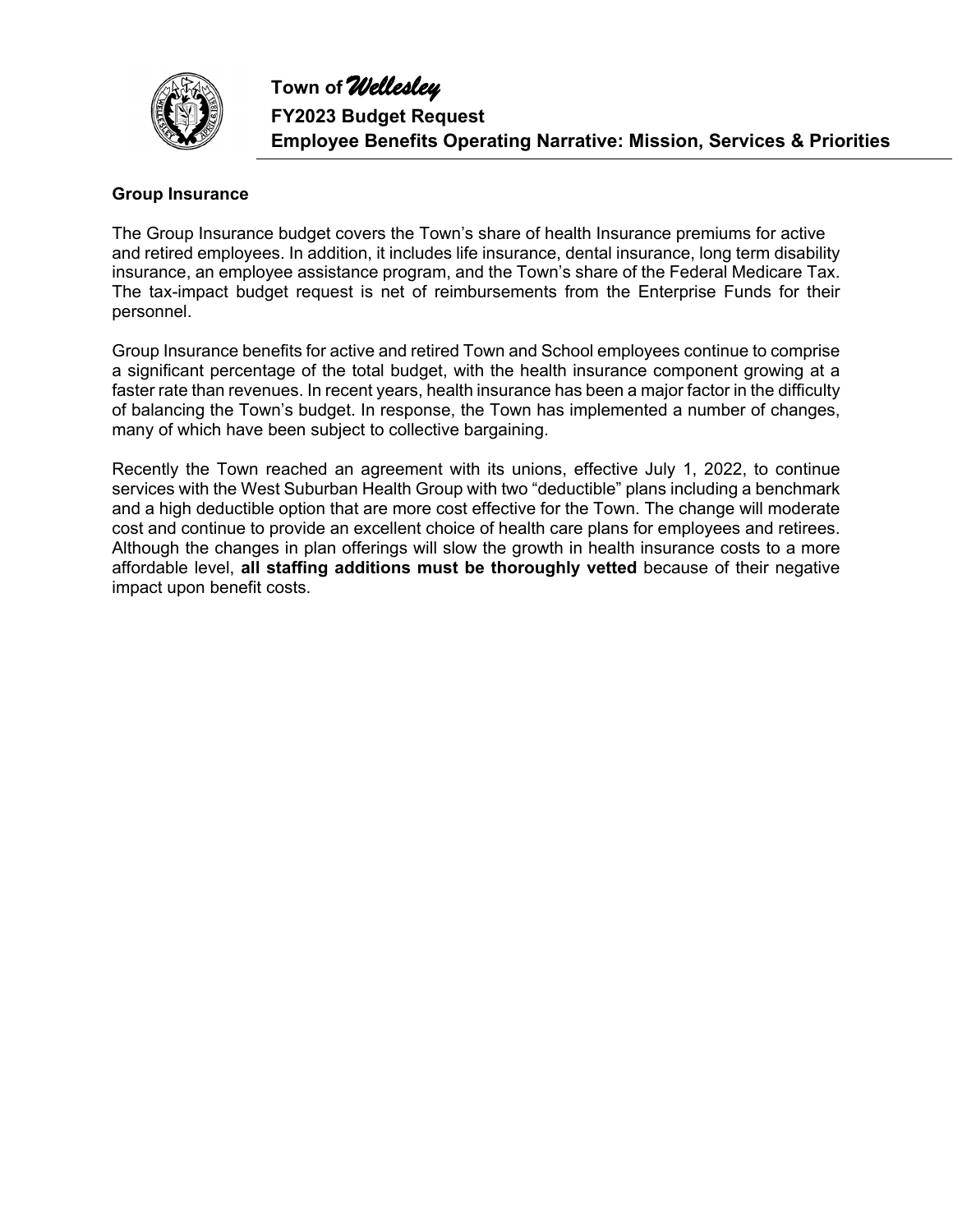

## **FY2023 Budget Request**

**Employee Benefits Operating Narrative: Mission, Services & Priorities**

|                     | <b>Group Insurance Operating Request</b> |                                                            |                                                                                                                               |                       |                       |                              |                              |                        |                          |                       |  |  |  |
|---------------------|------------------------------------------|------------------------------------------------------------|-------------------------------------------------------------------------------------------------------------------------------|-----------------------|-----------------------|------------------------------|------------------------------|------------------------|--------------------------|-----------------------|--|--|--|
| Department: 914/912 |                                          |                                                            |                                                                                                                               |                       |                       |                              |                              |                        |                          |                       |  |  |  |
|                     |                                          | Department Head: Sheryl Strother Interim Treasurer         |                                                                                                                               |                       |                       |                              |                              |                        |                          |                       |  |  |  |
|                     |                                          |                                                            |                                                                                                                               |                       |                       |                              |                              |                        |                          |                       |  |  |  |
|                     |                                          |                                                            | The Group Insurance budget comprises the line items identified in the matrix below.                                           |                       |                       |                              |                              |                        |                          |                       |  |  |  |
| Org                 | Object                                   | Account # 01-914<br><b>Account Title</b>                   | <b>Explanation</b>                                                                                                            | <b>FY19</b><br>Actual | <b>FY20</b><br>Actual | <b>FY21</b><br><b>Budget</b> | <b>FY22</b><br><b>Budget</b> | <b>FY23</b><br>Request | \$ Variance<br>FY22-23   | % Variance<br>FY22-23 |  |  |  |
| 21914200            | 530259                                   | <b>OPEB Consulting</b>                                     | Provides investment and actuarial<br>consulting services to the OPEB pogram                                                   | 20,000                | 20,000                | 20,000                       | 20,000                       | 20,000                 |                          | 0.00%                 |  |  |  |
| 21914200            | 575213                                   | Group Health Insurance                                     | Provides coverage for 1,800+ employees<br>and retirees                                                                        | 16,454,217            | 16,848,690            | 17,784,013                   | 17,629,688                   | 18, 128, 387           | 498.699                  | 2.83%                 |  |  |  |
| 21914200            | 578500.<br>575219                        | 578510 & FSA, HRA & HSA Administration,<br>Claims          | Provides admin for 1,000 employees and<br>retirees, plus HRA claims costs.                                                    | 246,770               | 375,000               | 325,000                      | 350,000                      | 375,000                | 25,000                   | 7.14%                 |  |  |  |
| 21914200            |                                          | Savings transferred from Health<br>insurance fund          |                                                                                                                               |                       |                       |                              |                              |                        | $\overline{\phantom{a}}$ | 0.00%                 |  |  |  |
| 21914200 575212     |                                          | Health Insurance Consulting &<br><b>Actuarial Services</b> | Provides special purpose consulting and<br>legal services to the Group Insurance<br>pogram - OPEB full eval every-other year. | 2,500                 | 10,000                | 37,500                       | 10,000                       | 10,000                 | ×                        | 0.00%                 |  |  |  |
| 21914200            | 575230                                   | Medicare Tax                                               | Employer share of the 2.9% of salary for<br>employees hired after 4/1/86                                                      | 1,435,000             | 1,450,000             | 1,540,000                    | 1,575,000                    | 1,610,000              | 35,000                   | 2.22%                 |  |  |  |
| 21914200            | 575210                                   | Medicare B Penalty & Refunds                               | For tose who were forced into Medicare                                                                                        |                       | 65,000                | 60,000                       | 58,000                       | 58,000                 |                          | 0.00%                 |  |  |  |
| 21914200            | 575240                                   | *<br>Long Term Disability                                  | Provides coverage to all benefit eligible<br>employees with a basic level of protection                                       | 46,000                | 75,000                |                              |                              | ٠                      |                          | 0.00%                 |  |  |  |
| 21914200            | 575220                                   | *<br>Group Life Insurance                                  | Now part of Allowance                                                                                                         |                       |                       |                              |                              | ٠                      |                          | 0.00%                 |  |  |  |
| 21914200            | 575250                                   | *<br>Group Dental Insurance                                | Now part of Allowance                                                                                                         |                       |                       |                              |                              | ٠                      |                          | 0.00%                 |  |  |  |
| 21914200            | 575297                                   | Allowance for Other Insurances *                           | Per agreement, Town contributes base<br>dental up to \$325 and option for Health<br>Indemnity or Accident Insurance           | 698.800               | 675.000               | 675,000                      | 700.000                      | 700,000                | ÷.                       | 0.00%                 |  |  |  |
| 21914200            | 578550                                   | <b>VOYA Fees</b>                                           | Town now pays for the OBRA Plan Voya<br>fees                                                                                  |                       | 45,000                | 30,000                       | 30,000                       | 30,000                 |                          | 0.00%                 |  |  |  |
| 21914200            | 575260                                   | Employee Assistance Plan                                   | Provides local emergency intervention<br>services to all employees.FY21 new<br>agreement                                      | 64,800                | 64,800                | 64,800                       | 90,000                       | 90,000                 |                          | 0.00%                 |  |  |  |
|                     |                                          |                                                            | TOTAL <sub>\$</sub>                                                                                                           | 18,968,087            | 19.628.490<br>s       | 20,536,313<br><b>s</b>       | 20,462,688<br>s              | 21,021,387 \$<br>s     | 558,699                  | 2.73%                 |  |  |  |

### **Workers Compensation**

The Town self-funds its Workers' Compensation program and has a dedicated employee within the Human Resources department to manage all claims and cases. The program includes the cost of reinsurance to protect against catastrophic cases. An actuarial analysis is performed annually to determine the adequacy of the self-insurance fund and to identify an annual appropriation amount. Because of several years of good claims experience, the Town has reached the balance recommended by its actuarial firm and has therefore been able to keep the 2023 contribution level to 2021.

| <b>Org</b>      | <b>Object</b> | Account # 01-912<br><b>Account Title</b> | <b>Explanation</b>                                 | <b>FY19</b><br><b>Actual</b> | <b>FY20</b><br>Actual | <b>FY21</b><br>Actual                                      | <b>FY22</b><br><b>Budget</b> | <b>FY23</b><br><b>Request</b> | \$ Variance<br>FY22-23 | l % Variance I<br>FY22-23 |
|-----------------|---------------|------------------------------------------|----------------------------------------------------|------------------------------|-----------------------|------------------------------------------------------------|------------------------------|-------------------------------|------------------------|---------------------------|
|                 |               | Approved Special                         | Workers' compensation<br>requirement per Actuarial |                              |                       |                                                            |                              |                               |                        |                           |
| 01912200 578010 |               | Expenses                                 | Study                                              |                              |                       | $$287,700$   \$287,700   \$244,149   \$244,149   \$244,149 |                              |                               |                        | $0.00\%$                  |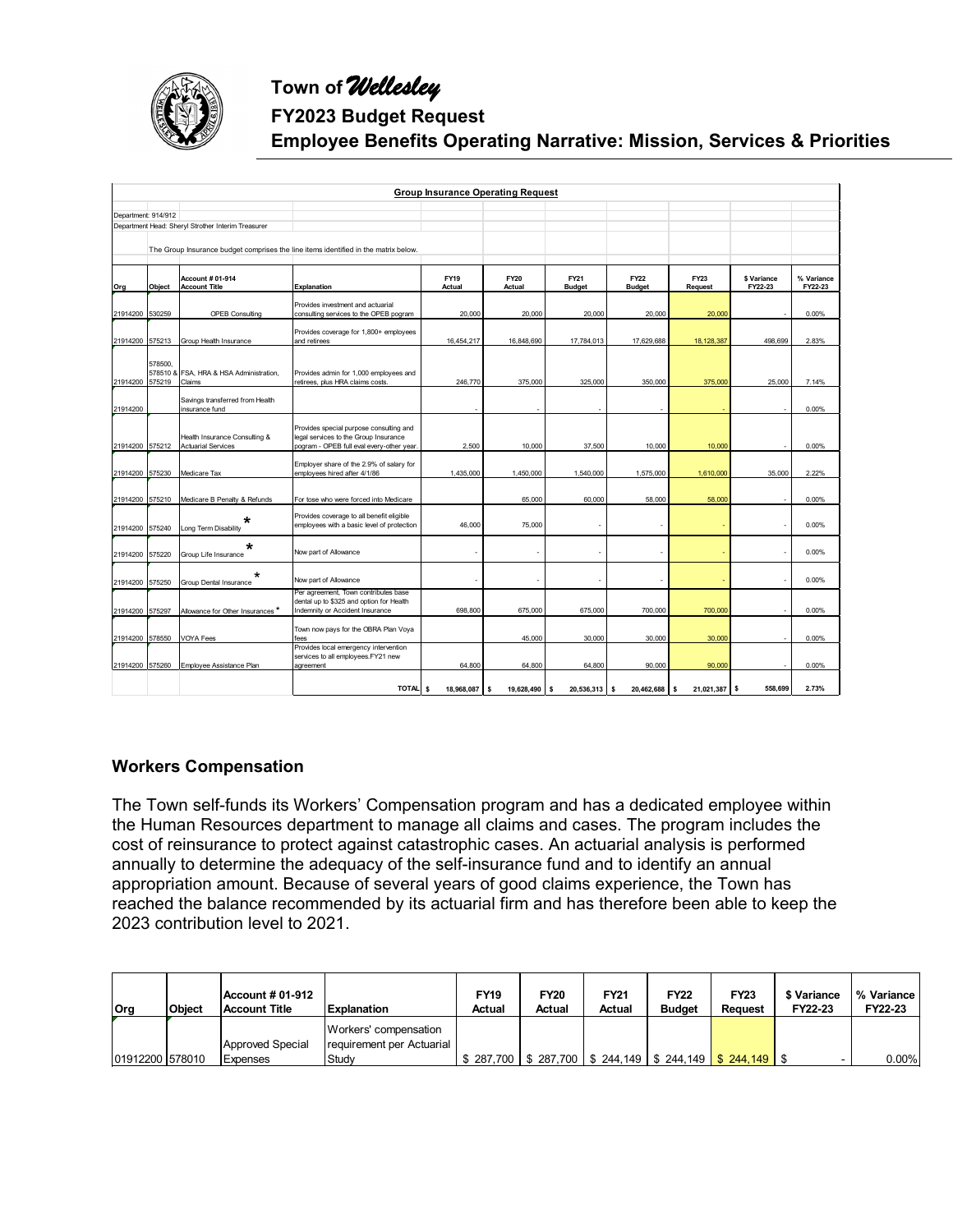

## **OPEB Liability Fund**

Other (than Pension) Post- Employment Benefits (OPEB) liabilities are the cost of the Town's actuarially –determined obligation to subsidize a portion of retiree medical insurance for retired Town and School employees. Drivers of OPEB liability costs include health care costs, the size of the eligible population, and the level of benefits provided. Health care cost inflation, an aging population, consistent benefit offerings, and longer life expectancy have collectively served to increase OPEB costs in recent years.

Since 2006, the Town has been a leader in the Commonwealth in providing an aggressive strategy to fund its OPEB liabilities by 2037. OPEB contributions were increased annually over the course of a decade using a capital exclusion as part of the plan, and eventually OPEB contributions were funded entirely within the levy. The current actuarial funding schedule recommends a level annual appropriation of \$3,450,000, which no longer adds a structural imbalance to the budget. The funded status has continued to improve and the Town now expects the past service liabilities to be fully funded by 2030, with an assumed interest rate of 6.0%. The Retirement Board manages the OPEB investment at the Town's request, and secures actuarial valuations every two years.

|          |               | <b>Account # 01-919</b>  | <b>FY19</b>   |           | <b>FY20</b>    |    | <b>FY21</b> |     | <b>FY22</b>   |      | <b>FY23</b> | \$ Variance  | % Variance |
|----------|---------------|--------------------------|---------------|-----------|----------------|----|-------------|-----|---------------|------|-------------|--------------|------------|
| Org      | <b>Object</b> | <b>Account Title</b>     | Actual        |           | Actual         |    | Actual      |     | <b>Budget</b> |      | Request     | FY22-23      | FY22-23    |
|          |               |                          |               |           |                |    |             |     |               |      |             |              |            |
|          |               |                          |               |           |                |    |             |     |               |      |             |              |            |
|          |               |                          |               |           |                |    |             |     |               |      |             |              |            |
| 01919200 | 596998        | <b>OPEB Non-Excluded</b> | 3,432,000     | <b>IS</b> | 3,432,000      | -S | 3,432,000   | \$. | 3,432,000     | l \$ | 3,450,000   | \$<br>18,000 | 0.52%      |
|          |               |                          |               |           |                |    |             |     |               |      |             |              |            |
| 01919200 | 596999        | Excluded<br><b>OPEB</b>  |               |           |                |    |             |     |               |      |             |              | $0.00\%$   |
|          |               |                          |               |           |                |    |             |     |               |      |             |              |            |
|          |               |                          |               |           |                |    |             |     |               |      |             |              |            |
|          |               | <b>EXPENSES TOTALIS</b>  | $3.432.000$ S |           | $3.432.000$ \$ |    | 3.432.000   |     | 3.432.000     |      | 3.450.000   | 18.000       | 0.52%      |

### **Pension/Retirement Contribution**

The majority of Town employees participate in a defined benefit pension plan, the Wellesley Contributory Retirement System (WCRS). Public School teachers and certain administrators are members of the Massachusetts Teachers' Retirement System, to which the Town does not contribute. WCRS members are required to contribute between 7 and 11% of annual covered compensation (depending upon their hire date. The majority are now at the 11% level: 9% on the first \$30,000, and an additional 2% on the rest). The Town is required to pay its share of the actuarially determined contribution, which includes amortization of past service costs. Employees do not participate in Social Security and contribute significantly more to their own retirement than private sector employees contribute to Social Security.

A chart of the town's pension contributions from FY19 – FY23 is shown below: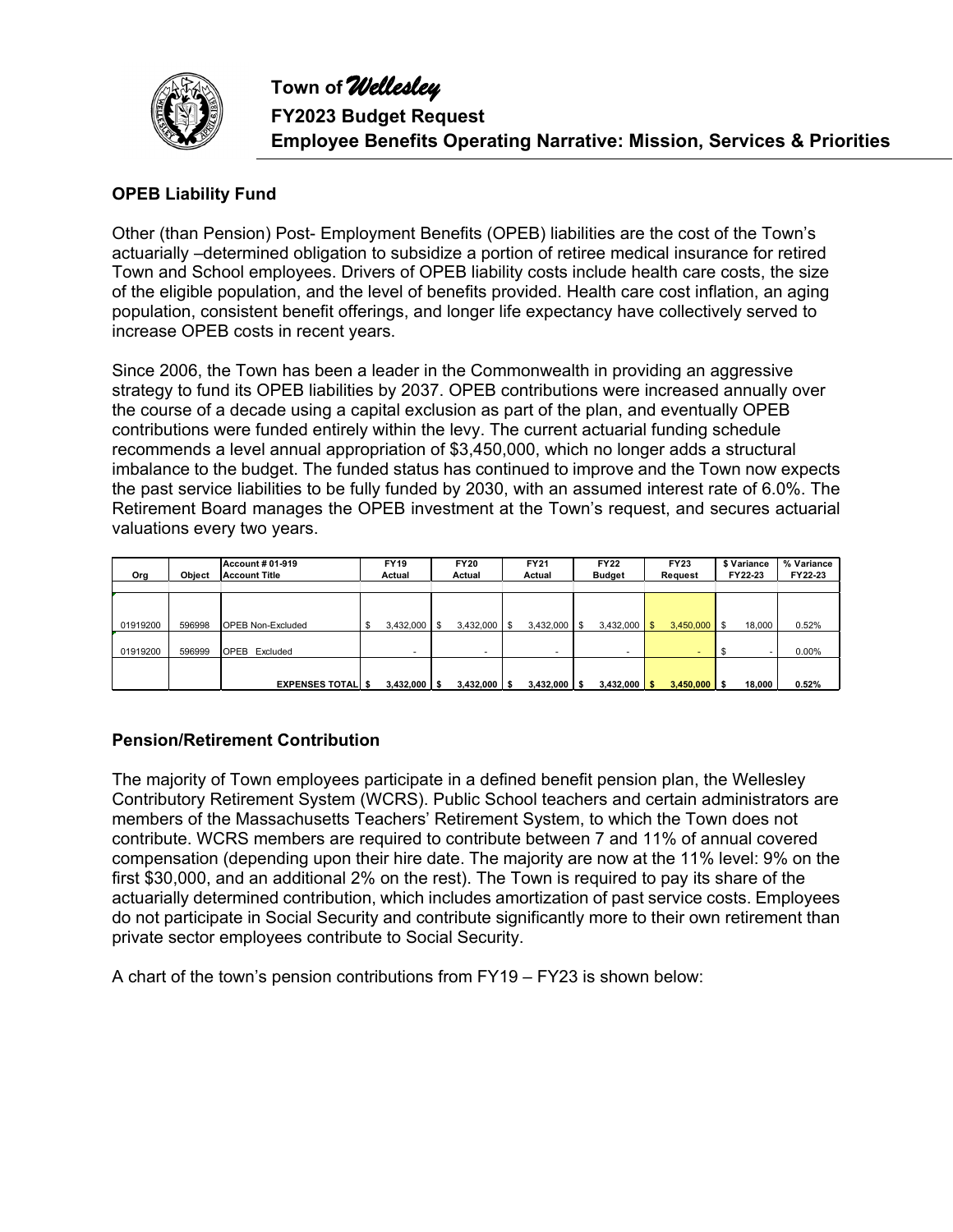

## **FY2023 Budget Request**

## **Employee Benefits Operating Narrative: Mission, Services & Priorities**

|            |        | <b>Account # 01-910</b>   |                      | <b>FY19</b>       | <b>FY20</b>     | <b>FY21</b>     | <b>FY22</b>     | <b>FY23</b>     | \$ Variance     | % Variance |
|------------|--------|---------------------------|----------------------|-------------------|-----------------|-----------------|-----------------|-----------------|-----------------|------------|
| <b>Org</b> | Object | <b>Account Title</b>      | Explanation          | Actual            | Actual          | Actual          | <b>Budget</b>   | <b>Request</b>  | FY22-23         | FY22-23    |
|            |        |                           |                      |                   |                 |                 |                 |                 |                 |            |
|            |        |                           |                      |                   |                 |                 |                 |                 |                 |            |
|            |        |                           |                      |                   |                 |                 |                 |                 |                 |            |
|            |        | Contributory Retirement   | Total                |                   |                 |                 |                 |                 |                 |            |
|            |        | Pension                   | Retirement           | 8.350.000<br>\$   | 8.851.507<br>\$ | \$9,438,070     | \$9,756,209     | \$10,034,958    | 278,749<br>\$   | 2.86%      |
|            |        |                           |                      |                   |                 |                 |                 |                 |                 |            |
|            |        |                           |                      |                   |                 |                 |                 |                 | \$              | 0.00%      |
|            |        |                           |                      |                   |                 |                 |                 |                 |                 |            |
|            |        |                           |                      |                   |                 |                 |                 |                 |                 |            |
| 64*        | 575010 | Sewer Contribution        |                      | (121, 754)        | (130, 695)      | (141, 553)      | (146, 419)      | $(113, 566)$ \$ | 32,853          | $-22.44%$  |
|            |        |                           |                      |                   |                 |                 |                 |                 |                 |            |
|            |        |                           |                      |                   |                 |                 |                 |                 |                 |            |
| 74*        | 575010 | <b>Water Contribution</b> |                      | (284, 092)        | (304, 954)      | (330, 291)      | (341, 643)      | $(264,988)$ \$  | 76,655          | $-22.44%$  |
|            |        |                           |                      |                   |                 |                 |                 |                 |                 |            |
|            |        |                           |                      |                   |                 |                 |                 |                 |                 |            |
| 64         |        | 202049 MLP Contribution   |                      | (821,746)         | (850, 422)      | (921, 561)      | (951, 741)      | (987,095)       | (35, 354)<br>\$ | 3.71%      |
|            |        |                           |                      |                   |                 |                 |                 |                 |                 |            |
|            |        | West Suburban Veteran's   |                      |                   |                 |                 |                 |                 |                 |            |
|            |        | <b>District</b>           |                      | (11, 150)         | (8,921)         | (9, 477)        | (9,809)         | (12,038)        | (2,229)<br>- \$ | 22.72%     |
|            |        |                           |                      |                   |                 |                 |                 |                 |                 |            |
|            |        | <b>Wellesley Housing</b>  |                      |                   |                 |                 |                 |                 |                 |            |
|            |        | Authority Contribution    |                      | (54, 833)         | (68, 606)       | (69, 407)       | (71,780)        | (70, 845)       | \$<br>935       | $-1.30%$   |
|            |        |                           |                      |                   |                 |                 |                 |                 |                 |            |
|            |        | Contributory Retirement   |                      |                   |                 |                 |                 |                 |                 |            |
| 01910200   |        | 575010 Pension            | <b>Expense total</b> | 7,056,425<br>- \$ | 7,487,909<br>s. | 7,965,781<br>\$ | 8,234,817<br>\$ | 8,586,426<br>s  | 351,609<br>-S   | 4.27%      |

From FY97 until FY09, the Town did not make contributions to the WCRS, because the system was fully funded and investment earnings were more than sufficient to cover the annual cost to the Town. Town employees continued to make their contributions during this period, however. Following the severe downturn in global financial markets in 2008, the Retirement Board made the prudent decision to resume appropriating Town contributions to the system. Beginning with \$1 million in funding for FY10, and ramping up quickly, the contribution increased each year for several years, to achieve an actuarial funding schedule, before leveling off at a rate in line with annual revenue increases by FY16.

The FY23 appropriation of \$8,586,426 (up 4.27% from FY22), has been increased slightly to allow for an increase in the COLA (cost of living) base, which was recently approved by Town Meeting.

This schedule will achieve full funding by 2030. The MLP, Water, Sewer and Wellesley Housing Authority each contribute their share of the pension costs. The current amortization schedule is based upon the assumption that the average annual investment return for pension assets will be 6.0%, which is more conservative than other systems within the Commonwealth, but in line with assumptions of other systems nationwide. As has been the case historically, the WCRS is one of the best funded systems in the Commonwealth.

### **Unemployment Compensation**

The Unemployment Compensation budget is used to reimburse the Massachusetts Division of Employment Security for actual claims paid on behalf of the Town. The Town has the option of paying a fixed percentage of payroll, or actual expenses, and has chosen the latter, less expensive approach.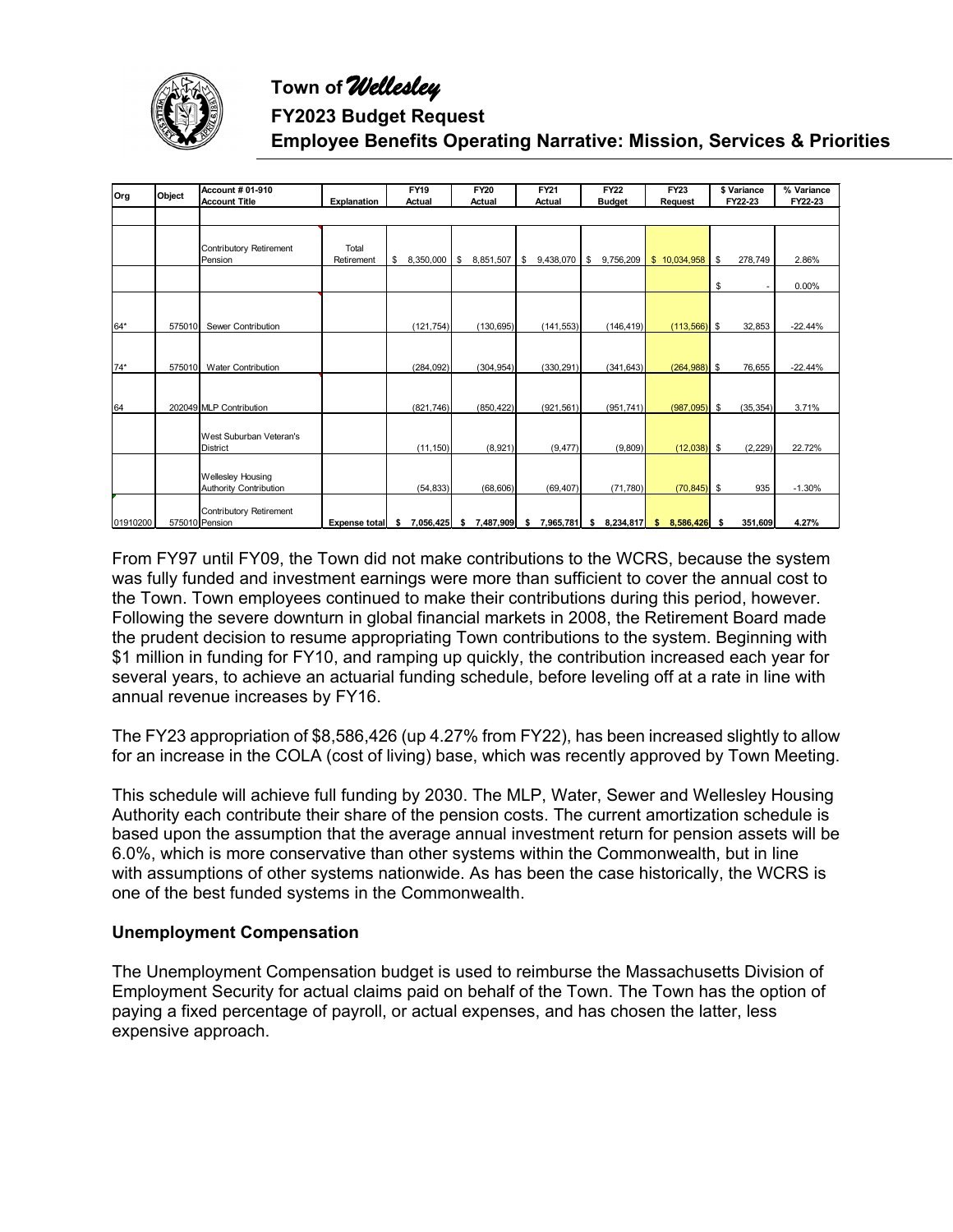

## **FY2023 Budget Request Employee Benefits Operating Narrative: Mission, Services & Priorities**

| <b>l</b> Org    | <b>Object</b> | <b>Account # 01-913</b><br><b>Account Title</b> | <b>Explanation</b> | <b>FY19</b><br>Actual | <b>FY20</b><br>Actual | FY21<br>Actual | <b>FY22</b><br><b>Budget</b>                                    | <b>FY23</b><br><b>Request</b> | FY22-23 | S Variance S Variance<br>FY22-23 |
|-----------------|---------------|-------------------------------------------------|--------------------|-----------------------|-----------------------|----------------|-----------------------------------------------------------------|-------------------------------|---------|----------------------------------|
|                 |               |                                                 |                    |                       |                       |                |                                                                 |                               |         |                                  |
| 01913200 596087 |               | Transfer to Unemployment Comp                   |                    |                       |                       |                | $$150,000$   \$100,000   \$100,000   \$100,000   \$100,000   \$ |                               |         | 0.00%                            |

## **Compensated Absences**

The Compensated Absences budget provides funds to pay eligible employees for sick and vacation time earned in prior years upon retirement, termination or death subject to the provisions of the respective collective bargaining agreements. Because these payouts cannot always be predicted or absorbed, this appropriation serves as a reserve for non-school budgets. Any unused amounts at fiscal year- end revert to free cash. Non-union contract employees are not compensated for unused sick time, and vacation carryover is limited by Town bylaws and Human Resources Policy.

|                 |               |                  |                             |             |                         |             |               |                                     |          | %        |
|-----------------|---------------|------------------|-----------------------------|-------------|-------------------------|-------------|---------------|-------------------------------------|----------|----------|
|                 |               | Account # 01-950 |                             | <b>FY19</b> | <b>FY20</b>             | <b>FY21</b> | <b>FY22</b>   | <b>FY23</b>                         | Variance | Variance |
| lOrg            | <b>Object</b> | Account Title    | <b>Explanation</b>          | Actual      | Actual                  | Actual      | <b>Budget</b> | <b>Request</b>                      | FY22-23  | FY22-23  |
|                 |               |                  |                             |             |                         |             |               |                                     |          |          |
|                 |               |                  |                             |             |                         |             |               |                                     |          |          |
|                 |               |                  |                             |             |                         |             |               |                                     |          |          |
| 01950100 519020 |               |                  | Sick Leave/Vacation Buyback |             | 76,830   \$104,737   \$ |             |               | 49,382   \$120,000   \$120,000   \$ |          | $0.00\%$ |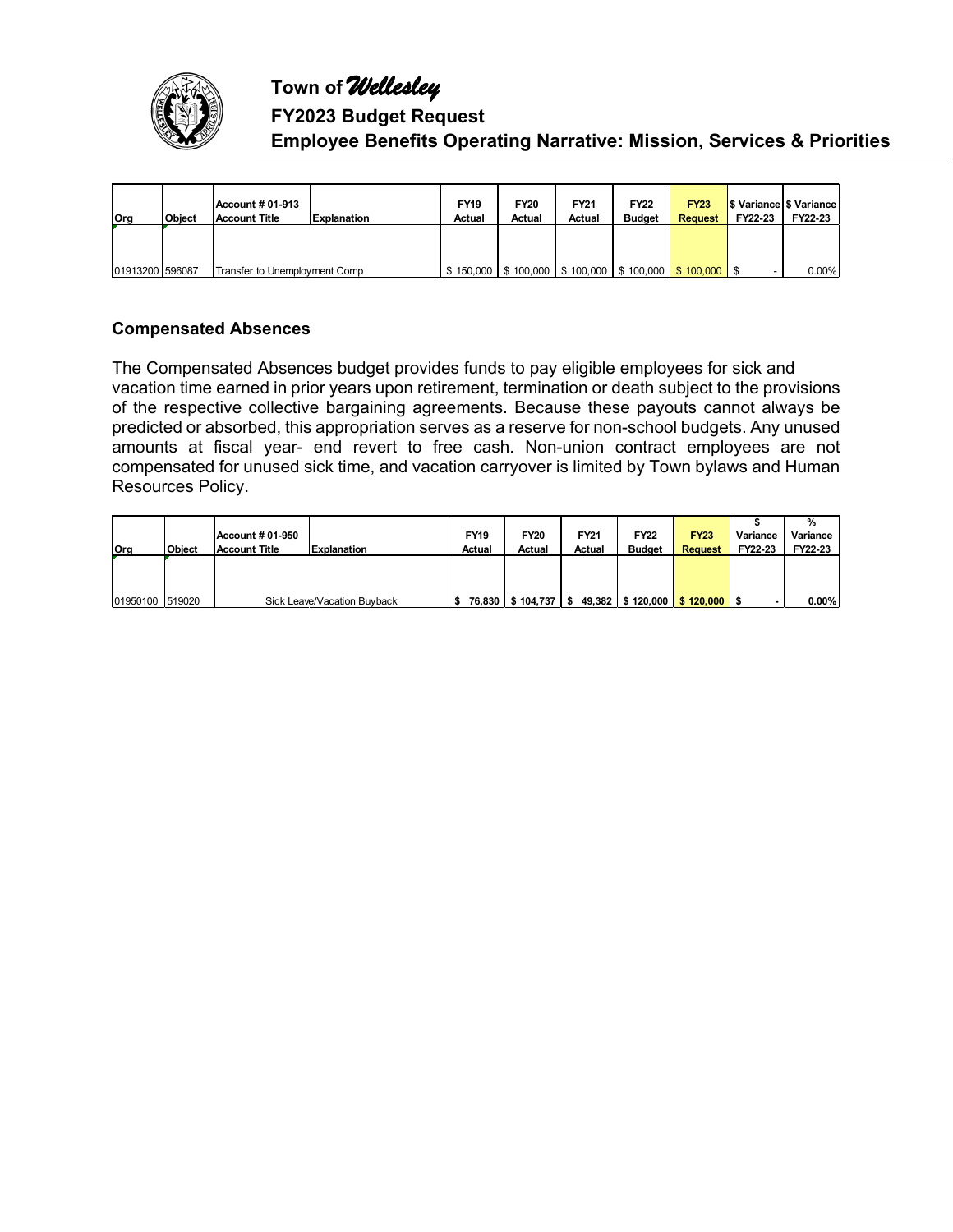

### Mission

The mission of the Traffic and Parking Department is to facilitate vehicular and pedestrian safety and orderly movement throughout the community through the appropriate application of traffic regulatory and warning devices. The department also maintains municipal parking lots and onstreet parking meters. This budget is funded from parking meter receipts.

Funds for Traffic and Parking expenditures are provided by parking meter receipts from onstreet parking meters and the municipal parking lots and are deposited into the Town's Traffic and Parking Fund. In FY23, receipts are projected to be \$400,000, and the remainder of the fund for FY23 will be funded through operating budget. This budget funds the Traffic Fines Processing Department; traffic engineering services; meter maintenance; snow removal; sanding services for the Town's parking lots; and parking lot repair and maintenance.

|                                       | <b>FY18</b> | <b>FY19</b> | <b>FY20</b> | <b>FY21</b> | <b>FY22</b>   | <b>FY23</b> |
|---------------------------------------|-------------|-------------|-------------|-------------|---------------|-------------|
| <b>PERMANENT STAFFING (FTES)</b>      | Actual      | Actual      | Actual      | Actual      | <b>Budget</b> | Request     |
| <b>Full Time-Equivalent Employees</b> |             |             |             |             |               |             |
| Position Titles:                      |             |             |             |             |               |             |
| Administrator                         | 0.5         | 0.5         | 0.5         | 0.5         | 0.5           | 0.5         |
| Parking Clerk                         | 1.0         | 1.0         | 1.0         | 1.0         | 0.5           | 0.5         |
| Meter/Sign Repair                     | 0.5         | 0.5         | 0.5         | 0.5         | 0.5           | 0.5         |
| Parking Attendants                    | 2.6         | 2.6         | 2.6         | 2.6         | 2.6           | 2.6         |
| <b>Total Number of Positions</b>      | 4.6         | 4.6         | 4.6         | 4.6         | 4.1           | 4.1         |